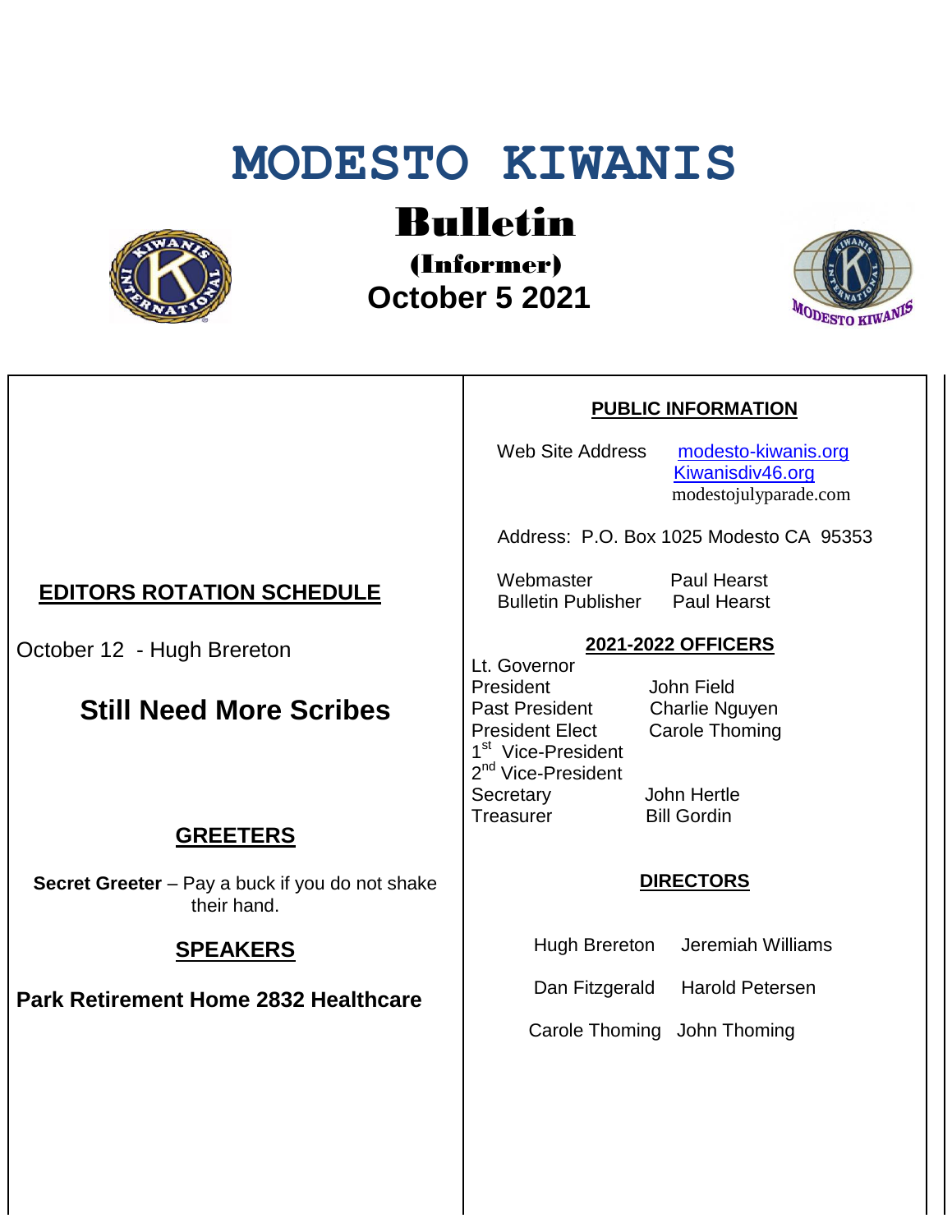The Patriotic Song was lead by **Don Ahrens**; the Prayer was led by Craig Haupt; and the Pledge of Allegiance was lead (I think) was led by our New President, **John Field**. All did well, some with spontaneous additions

**Woolgrowers Basque Dinner Trip** on *October 21st,* at 609 H Street. Los Banos

-You must arrive by 6:30 p.m., as they close the doors at 7:00 p.m. and you will not be let in.

-Travel arrangements are up to you!

-Cost is *\$40.00*

-Please contact **Graig Haupt** by Oct. 19th if you are going and how many will be in your party Contact **Craig** by E-mail Craig, and for the next two meetings we will have a sign-up sheet available

### **Next Week's General Meeting is at noon, as usual, but it is at the Park retirement home as guests of past Club member** *Jerry Short* **who lives here now. It is at 2832 Healthcare, and please let Craig Haupt know if you can attend by 10/19. Tours of the facility are available.**

Happy Bucks:

-**Don Ahrens**: The Giants were helped by divine intervention in their win over the Dodgers the past weekend, the meteorologist figures since a big wind hit the Dodgers home run hit so it landed within the playing field, yet the Giants homer was high into the stands.

**-John Hertle** and Mary Ann visited the "Villa" of Craig and Diane Haupt in Carson City. All had a good time.

-**John Field** has arranged three programs for our meetings so far, and would welcome suggestions.

-**Don Ahrens** won the raffle but not the prize as his was not the marked ball.

**-Bill Gordin's** Raiders had a "sort-of-double": lost their coach and the game last weekend. But, he reminded us, that they lead their division by 1 game and the 49ers don't

**-Craig Haupt's** son-in-law is joining our Club as a special member available for projects, etc. Welcome!

**-John Field's** Fantasy football team is doing well (so far)

-**John Hertle's** Tesla is now up and operational once again. Coming back from visiting **Craig Haupt** in Carson City, it was mostly